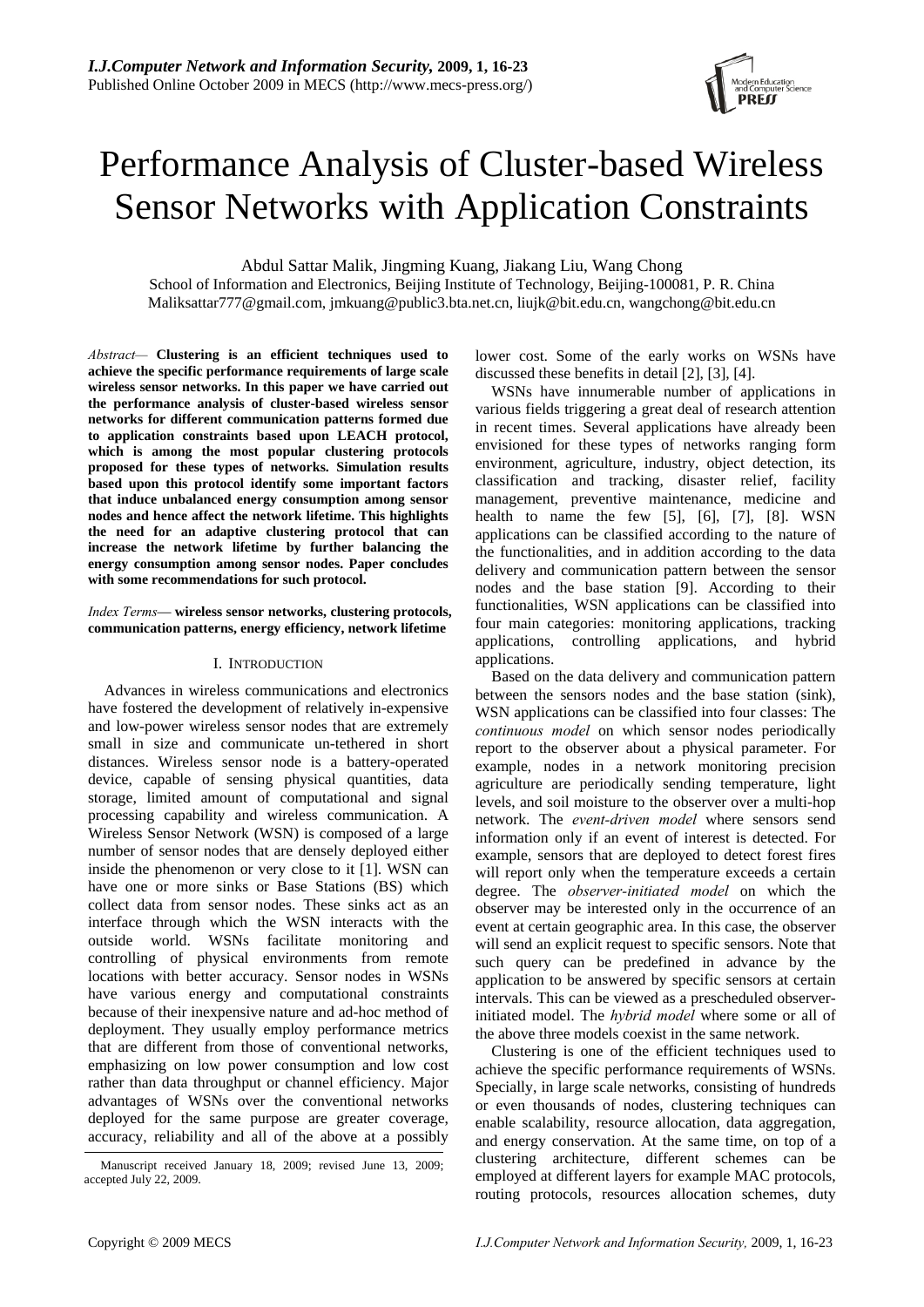cycle assignment and scheduling schemes, data aggregation and signal processing algorithms. Clustering is the process of dividing a network into groups of sensor nodes called clusters. Each cluster is managed by a chosen Cluster-Head (CH). CHs are either selected by the local base station using a centralized algorithm or they contend for this using a distributed algorithm and then ordinary nodes join these CHs based upon cluster joining algorithm. After the completion of the clustering phase, CHs collect & aggregate data from their members and report aggregated data to the sink. Role of CHs can be rotated to share the burden and balance the energy consumption among sensor nodes.

Although formation and maintenance of clusters introduces additional cost due to the control messages required for the purpose, still cluster-based WSNs have taken much attention of the researchers due to their better performance. Distributed, dynamic and randomized clustering schemes are interesting due to their simplicity, feasibility, and effectiveness in providing energy-efficient utilization, load balancing and scalability simultaneously [10]. Being a dominant representative in this class, LEACH (Low Energy Adaptive Clustering Hierarchy) [11], [12] has attracted intensive attention and become a well studied and popularly referred baseline since its appearance. Much work [13], [14], [15], [16] has been carried out to enhance LEACH.

In order to evaluate the performance of the LEACH protocol, the authors used a communication model where nodes always have data to send to the end user and nodes located close to each other have correlated data. In other words the authors used an *event-driven model* where the event was occurring always and every where all around the sensor field. Simulation results presented in [11] do indicate the better performance of the LEACH protocol over static clustering and MTE (Minimum Transmission Energy) protocol [17], [18] for such communication patterns. In order to further optimize the performance of the LEACH protocol, their remains a need to evaluate the performance of the LEACH protocol for different communication patterns formed due to the application constraints for WSNs.

 In this paper we have carried out the performance analysis of cluster-based WSNs based upon LEACH protocol for different communication patterns between the sensor nodes and the base station due to application constraints. The main focus is to identify the factors that affect the network lifetime by inducing unbalanced energy consumption among sensor nodes for different communication patterns due to application constraints. The remainder of the paper is arranged as follows. Section-II provides the background about cluster-based WSNs based upon LEACH protocol. The details of the proposed scenarios based upon the different communication patterns formed due to application constraints that were chosen for the performance evaluation by developing a simulation environment has been discussed in section-III. Methodology for the development of the simulation environment using OPNET to identify the factors inducing unbalanced

energy consumption among sensor nodes and thus affecting the network lifetime has been discussed in section-IV. Based upon the simulation results, conclusions have been drawn and some recommendations for future work have been proposed in section-V.

# II. BRIEF REVIEW OF LEACH

LEACH [11], [12] is a distributed clustering protocol that utilizes randomized rotation of local CHs to evenly distribute energy consumption among sensor nodes in the network. In LEACH, the whole operation is divided into many rounds. Every round includes a set-up phase followed by a steady-state phase. During the set-up phase, nodes are organized into clusters with each cluster having its own CH through short message communications using Carrier Sense Multiple Access (CSMA) MAC protocol. Each CH sets up TDMA schedules for its member nodes which are later used to exchange data between the member nodes and the CH during steady-state phase. The steady state phase consists of many frames. Since the duration of each slot in which a node transmits data is constant, so the time to send a frame of data depends on the number of nodes in the cluster. Data are transferred from member nodes to CHs according to the assigned TDMA schedules during each frame, aggregated to reduce redundant data and then passed on to the BS. Fig. 1 shows the round timeline diagram for the LEACH protocol. To reduce inter-cluster interference, members of each cluster communicate using Direct-Sequence Spread Spectrum (DSSS).

LEACH forms clusters by using a distributed algorithm, where nodes make autonomous decisions without any centralized control. Each node elects itself to be a CH at the beginning of round *r* with probability  $P_i(t)$ such that the expected number of CHs for that round is *k*. Thus, if there are *N* nodes in the network

$$
E(CH) = \sum_{i=1}^{N} P_i(t)^* 1 = k \tag{1}
$$

To ensure that all nodes are CHs the same number of time, LEACH protocol requires each node to be a CH once in *N/k* rounds on average. If *Ci(t)* is the indicator function determining whether or not node has been a CH in the most recent *( r mod N/k )* rounds (i.e.  $C_i(t)=0$  if node has been a CH and one otherwise), then each node should choose to become a CH at round *r* with probability

$$
P_i(t) = \begin{cases} \frac{k}{N - k * (r \bmod N / k)}: & C_i(t) = 1 \\ 0 & : C_i(t) = 0 \end{cases}
$$
 (2)

# *A. Radio Energy Dissipation Model*

For simplicity LEACH proposes a simple model for the radio hardware energy dissipation where the transmitter dissipates energy to run the radio electronics and the power amplifier, and the receiver dissipates energy to run the radio electronics, as shown in Fig. 2. For the analytical and simulation work described in this paper, both the free space  $(d^2)$  power loss) and the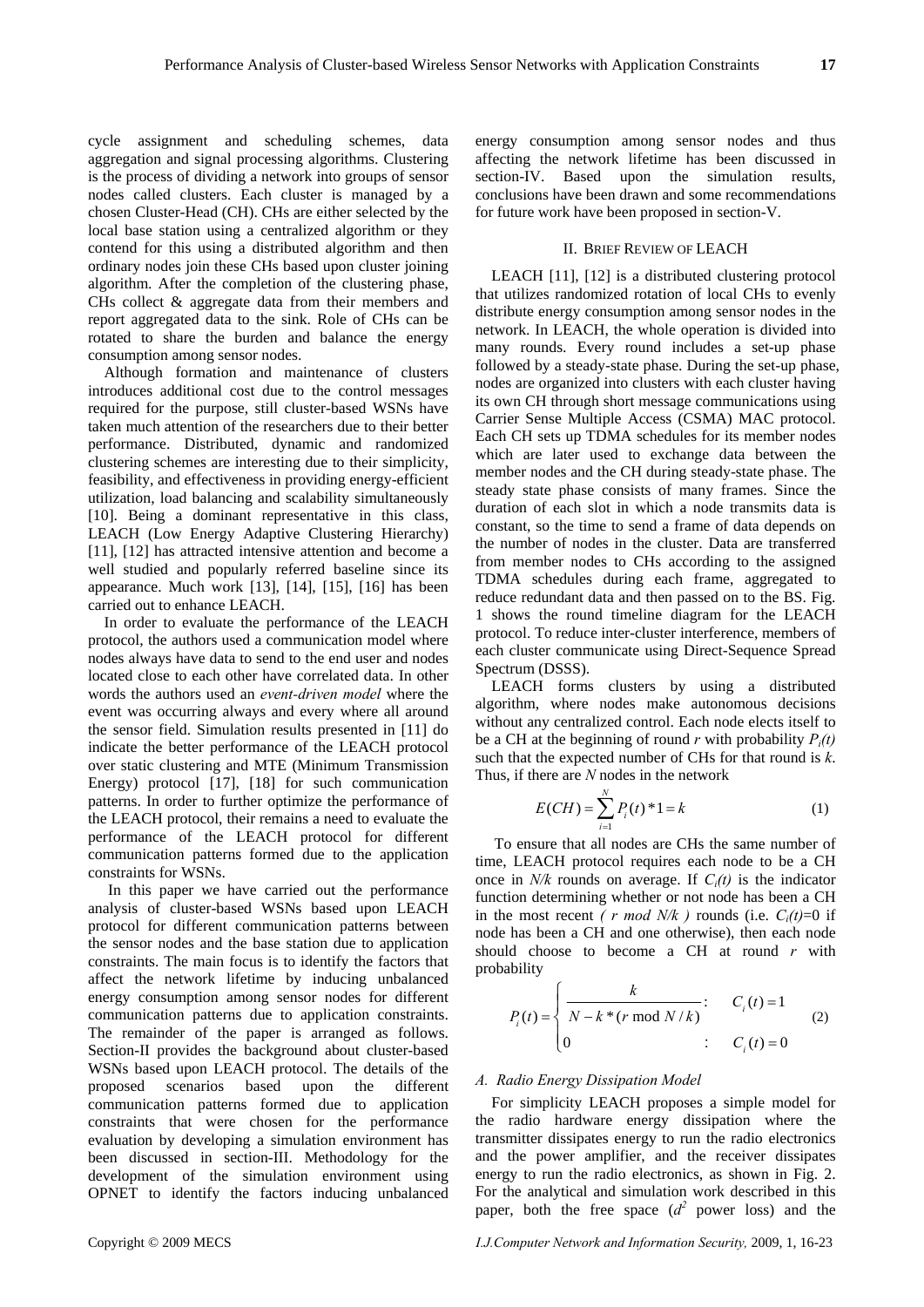multipath fading  $(d^4)$  power loss) channel models were used, depending on the distance between the transmitter



Figure 1: Round timeline diagram for LEACH protocol

and receiver. Power control can be used to invert this loss by appropriately setting the power amplifier. If the distance is less than a threshold, the free space model is used; otherwise, the multipath model is used. Thus, to transmit an *l-bit* message a distance *d*, the radio expends

$$
E_{Tx}(l,d) = E_{Tx} = elect(l) + E_{Tx} \text{ }amp(l,d)
$$
\n
$$
= \begin{cases} lE_{elect} + l\varepsilon_{fs}d^2 & d < d_0\\ lE_{elect} + l\varepsilon_{mp}d^4 & d \ge d_0 \end{cases} \tag{3}
$$

and to receive this message, the radio expends

$$
E_{Rx}(l) = E_{Rx} - elect(l)
$$
  
=  $lE_{elect}$  (4)

Table 1 summarizes different communication energy parameters as proposed in [11] used in the simulation work described in this paper.

## *B. Traffic Patterns of the LEACH Protocol*

As previously mentioned, in order to evaluate the performance of the LEACH protocol, the authors used a communication model where nodes always have data to send to the end user and nodes located close to each other have correlated data. In other words the authors used an *event-driven model* where the event was occurring always and every where all around the sensor field. So in order to make effective use of bandwidth resources CHs in any round divide the round time into frames where frame duration and hence the number of frames per round for each cluster depends upon the number of member nodes in that cluster, i.e. Small clusters will have more frames per round and vice versa. Such traffic patterns cover only a limited number of scenarios for WSN applications. Considering the classification of WSN applications based upon the data delivery & communication pattern between the sensor nodes and the base-station, there can be wide range of scenarios following the continuous model, event driven model, observer initiated model and hybrid model.



Figure 2: Radio energy dissipation model

| <b>Parameter name</b>                                    | Value                       |
|----------------------------------------------------------|-----------------------------|
| RF Radio circuitry energy $(E_{elect})$                  | $50$ nJ/bit                 |
| Amplifier energy for Free space loss $(\varepsilon_f)$   | 10 pJ/bit/ $m^2$            |
| Amplifier energy for Multipath loss $(\varepsilon_{mp})$ | 0.0013pJ/bit/m <sup>4</sup> |
| Threshold distance $(d_0)$                               | 87 <sub>m</sub>             |
| Data aggregation energy $(E_{DA}$                        | 5nJ/bit/signal              |

#### TABLE I. RADIO MODEL COMMUNICATION PARAMETERS

III. DETAILS OF THE PROPOSED SCENARIOS

The lifetime of a WSN can be defined as the time elapsed until the first node dies, the last node dies, or a fraction of nodes die [4], [19]. In a WSN, in addition to minimizing energy expenditure, a protocol design should also take fairness into consideration to achieve a sharp edge effect [19], i.e. individual nodes drain out of energy at similar time. Thus when the network loses its functionality, remaining active nodes should have little residual energy. An ideal scheme should enable the network to operate for the longest possible time, while each node burns its energy at the same pace. Our objective is to determine how much extent LEACH

protocol achieves sharp edge effect and what are those factors that induce unbalanced energy consumption among sensor nodes and hence affect the network lifetime.

For the simulation work described in this paper, we used a 100-node network with the same network specifications as were used in [11]. The bandwidth of the channel was set to 1 Mb/s, each data message was 500 bytes long, and the packet header for each type of packet was 25 bytes long. Table II summarizes different network parameters.

From energy consumption perspective, as per LEACH specifications, each CH node dissipates energy receiving signals from its member nodes, aggregating the signals and transmitting the aggregated signal to the BS. Assuming that the BS is far from the sensing area, the energy dissipation follows the multipath model  $(d<sup>4</sup>$  power loss). So the energy dissipated by the CH  $(E<sub>CH</sub>)$  during a single frame is

$$
E_{CH} = l E_{elect} \left(\frac{N}{k} - 1\right) + l E_{DA} \frac{N}{k} + l E_{elect} + l \varepsilon_{mp} d_{toBS}^4 \tag{5}
$$

*(N/k-1)* is the average number of non-CH nodes in each cluster with *k* clusters in each round.

Each non-CH or member node only needs to transmit its data to the CH once during each frame. Presumably the distance to the CH is small, so the energy dissipation follows the free-space model  $(d^2)$  power loss). Thus, the energy dissipated in each non-CH node (*Enon-CH*) during a frame is

$$
E_{non-CH} = lE_{elect} + l\varepsilon_{fs} \frac{1}{2\pi} \frac{M^2}{k}
$$
 (6)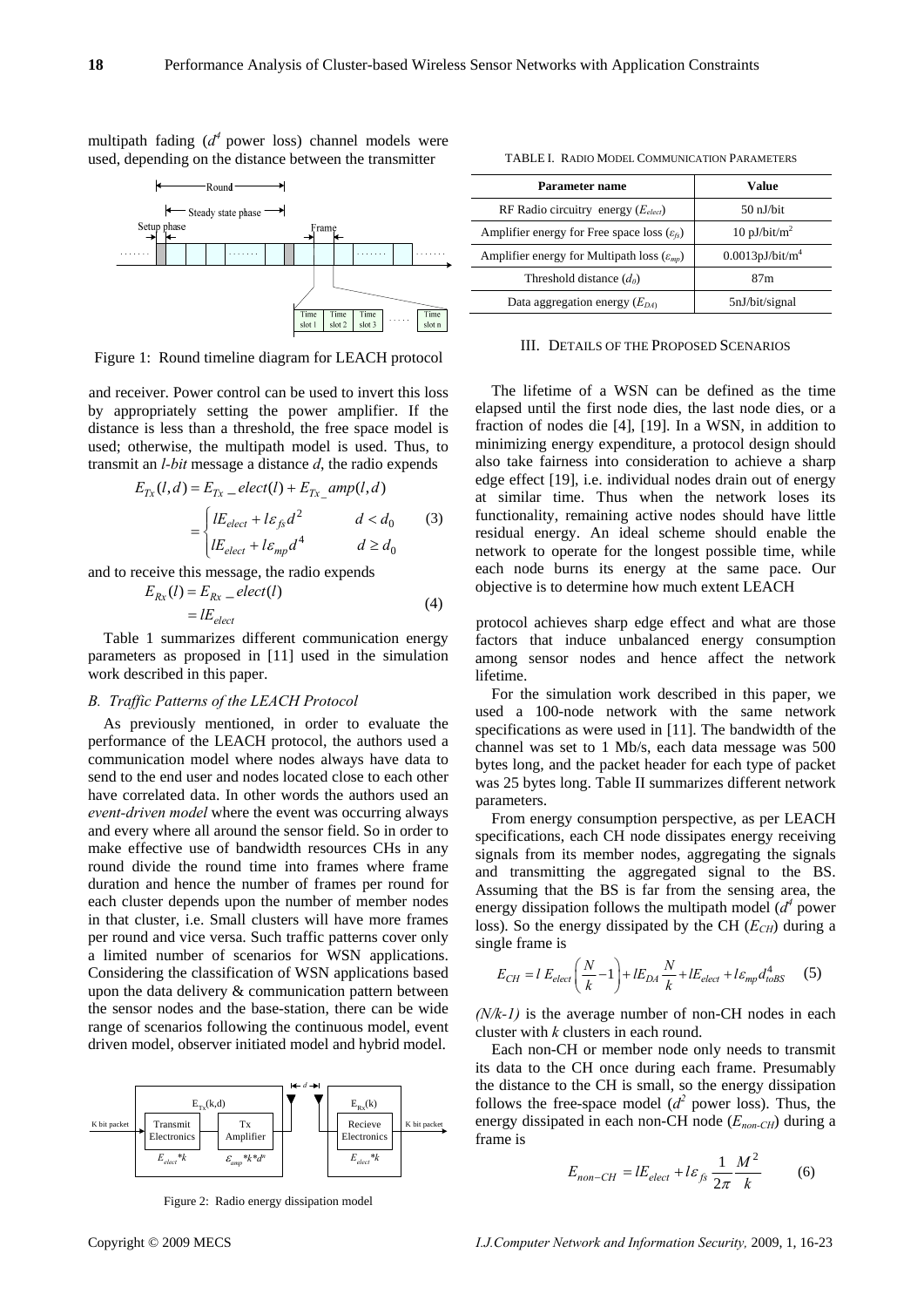$M^2/2\pi k$  is the average squared distance of the non-CH nodes from their CH.

| Parameter                              | Value               |
|----------------------------------------|---------------------|
| Sensing area $(M)$                     | $100 \times 100$    |
| Number of sensor nodes $(N)$           | 100                 |
| $D_{toBS}(min)$                        | 75                  |
| $D_{toBS}(max)$                        | 185                 |
| Initial node energy level $(E_{init})$ | 2.0J                |
| Data packet size $(l)$                 | $4000 \text{ bits}$ |

TABLE II. SENSOR NETWORK PARAMETERS

For the simulation work described in this paper, we used event driven communication model and continuous communication model. Following are the details of these communication models.

## *A. Event Driven Model*

In order to evaluate the performance of the LEACH protocol, the authors used a communication model where nodes always have data to send to the end user and nodes located close to each other have correlated data. This corresponds to an *event-driven model* where the event was occurring always and every where all around the Sensor Field (SF). In general there can be scenarios where the Event Field (EF) is confined within a certain region in the SF. For example sensor nodes are deployed to detect the forest fire but the fire is confined within a certain region of the overall SF. Fig. 3 describes those kinds of scenarios.

For all those scenarios in which the EF is confined within a certain region of the SF, only those member nodes which are located inside the EF have data to send to their CHs. In general this gives rise to three possible scenarios.

*Cluster fully confined within the Event Field:* In this case, since all the members of a cluster are located inside the EF so all the non-CH nodes will detect that event and then transmit this information to the BS and dissipate energy for this transmission activity. CH nodes will dissipate energy while receiving signals from member nodes, aggregating those signals and then communicating the aggregated data to the BS as given in equation 4 during each frame.



Figure 3: A WSN scenario where the event field is confined within a certain region of the sensor field

*Cluster located outside the Event Field:* In this case, all the members of a cluster are located outside the EF. Since all the non-CH nodes will not detect any event so they will not have any information to transmit to the CH and hence all these nodes will not dissipate any energy in this aspect. On the other hand the CH node has to keep its receiver on for any possible communication from its member nodes so it will be consuming reception part of the energy. During its own time slot for data transmission to the BS, since is does not have any data to aggregate and report to the BS so it will not be consuming any energy due to data aggregation and BS transmission.

*Cluster partially confined within the Event Field:* In this case, some of members of the cluster are located inside the EF while the others are located outside the EF. Only those non-CH nodes which are located inside the EF will detect that event and then transmit this information to their CH and dissipate energy for this transmission activity. Those non-CH nodes which are located outside the EF, will not detect any event so they will not have any information to transmit to their CH and hence these nodes will not dissipate energy in this regard. The CH node has to keep its receiver on for any possible communication whether it is there or not so the reception part of the energy will be there. During its own time slot for data transmission to the BS, it has to aggregate the only that information which it received from those member nodes which were located inside the EF along with its own information if it is also located inside the EF and has to transmit the aggregated information to the BS.

We define E/S as the ratio of the EF area to the SF area. For example  $E/S = 0.2$  means EF is confined only to the 20% of the total SF. For the sake of simplicity if we assume that the EF is confined in the form of a circle from the centre of the SF and if A is the total area of the SF, then for a particular value of the E/S, we can calculate the radius of the EF  $(R<sub>EF</sub>)$  as follows

$$
R_{EF} = \sqrt{\frac{A \times \frac{E}{S}}{\pi}} \tag{7}
$$

 Using different values of E/S, we can determine the corresponding radius of the EF. Nodes located within the circle will be able to detect the event and report the sensed value to their CH.

## *B. Continous Model*

For a broader range of WSN applications sensor nodes can be tasked with periodic reporting of the measured values. The reporting period for the measured values is an application dependent parameter. Number of frames per round will not vary with the cluster size as was the case with an event driven model. Under the ideal circumstances, the number of frames value should be set such that each node should act as CH only once during the network lifetime. In order to have a detailed analysis of the LEACH protocol for the continuous model, we set three different values of number of frames per round such that each node should have CH role assignment once, two times and four times respectively.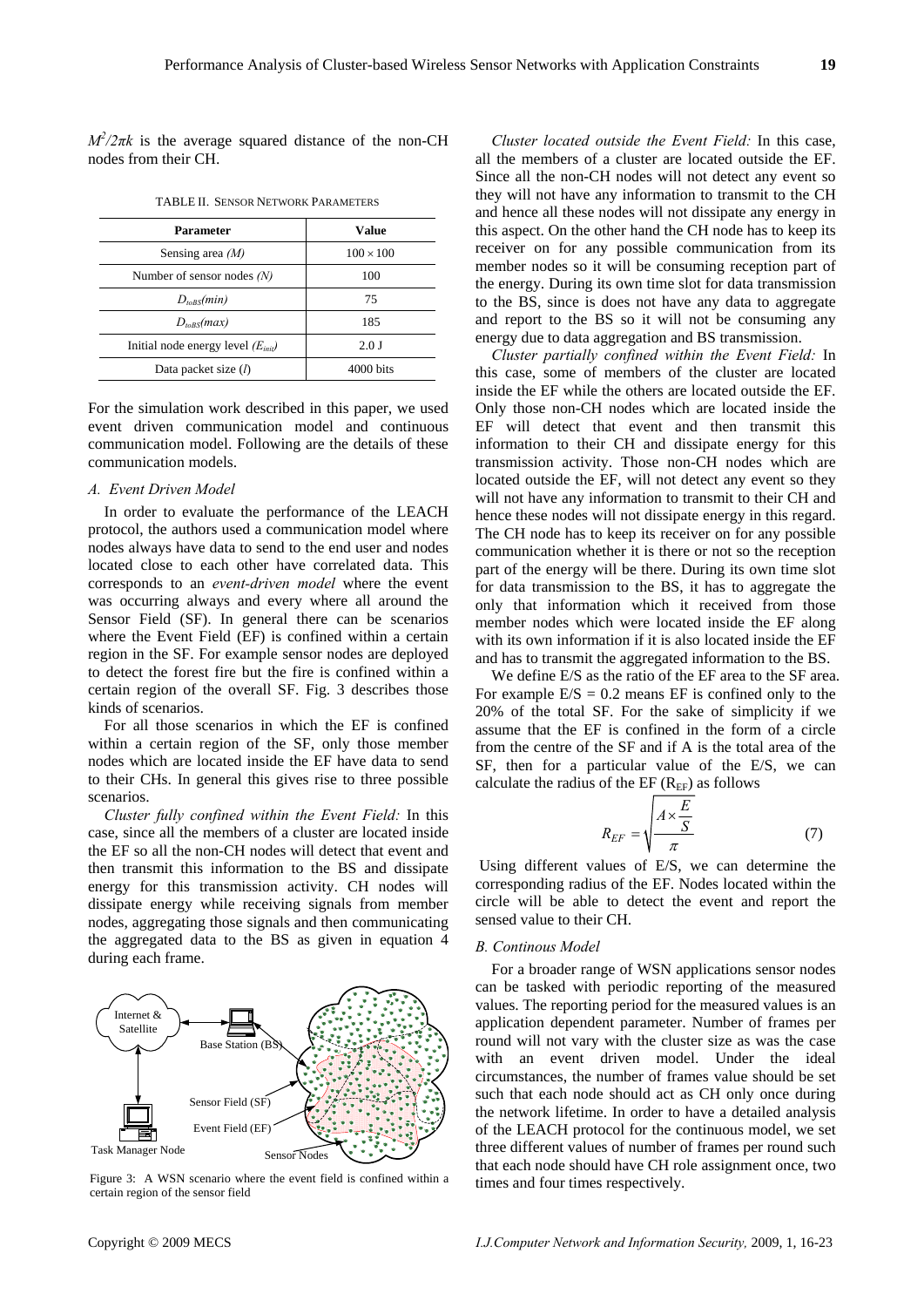## IV. SIMULATION WORK

Based upon the specifications of the LEACH protocol from section II and objectives for the proposed work defined in section III, there is a need to carry out the performance analysis of the LEACH protocol for different communication patterns formed due to application constraints. OPNET was chosen as the simulation platform. This tool is a discrete-event simulator developed by MIL3 Corporation and it provides a comprehensive development environment for the specification, simulation and performance analysis of communication networks. As a building block, a sensor node model was developed. The base scenario of the simulation environment comprised of 100 randomly distributed nodes in a sensing area of  $100\times100$  m<sup>2</sup> and a BS located outside the sensing area as per network specifications listed in table II.

Fig. 4 (a) and (b) show the total number of effective data signals received at the BS over time and total effective data received at the BS for a given amount of energy respectively for different values of E/S. For smaller values of E/S, only nodes present inside the EF reported the information to their corresponding CH which transferred this information to the BS. For all those clusters in which all the members are located outside the EF , even though the non-CH are not dissipating any energy for transmission as they don't detect any event but still their corresponding CH has to dissipate energy as it has to keep its receiver on for the possible communication from its member nodes, but at the end of the frame as the CH node don't have any data to transmit to the BS so the CH node will neither dissipate energy for data aggregation nor for data transmission. On the other hand for all those scenarios, in which clusters are partially confined within the EF, only those member nodes present inside the EF will dissipate energy while transmitting their data to their CH and the CH node whether it is located inside or outside the EF, has to aggregate the data which it has received form those limited number of nodes and has to report that data to the BS, so the CH node will be consuming approximately the same amount of energy as would have been the base in which the whole cluster is confined within the EF.

Fig. 5 (a) shows the total number of nodes that remain alive over the simulation time for different values of E/S. In Fig. 5 (b) we have plotted the total number of nodes that remain alive per amount of data received at the BS for different values of E/S. Again for smaller values of E/S, since with the passage of time, nodes located inside the EF run out of their energy, so the only nodes that remain alive are the nodes which are located outside the EF which consume energy while idle listening. So the rate at which the nodes run out of their energy decreases as the simulation time increases.



Figure 4: (a) Number of data signals received at the BS over time for different values of E/S (the ratio of event field area versus sensor field area) (b) Number of data signals received at the BS per given amount of energy for different values of E/S (the ratio of event field area versus sensor field area



Figure 5: (a) Number of nodes alive over time for different values of E/S (the ratio of event field area versus sensor field area) (b) Number of nodes alive per amount of data sent to the BS for different values of E/S (the ratio of event field area versus sensor field area)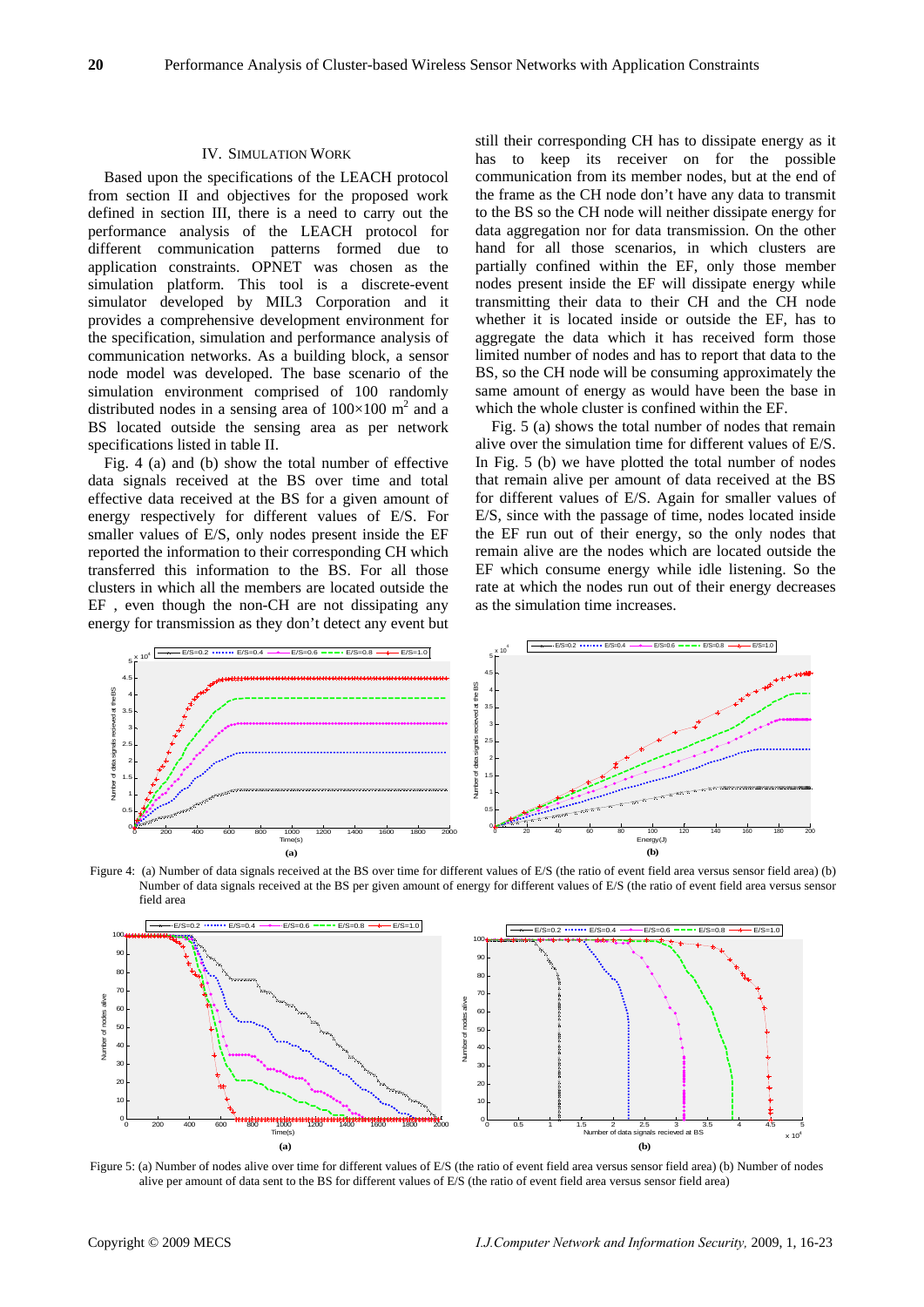

Figure 6: (a) Network energy remaining when all the nodes in the Event Field (EF) are dead for different values of E/S (the ratio of event field area versus sensor field area) (b) Number of nodes alive in the network when all the nodes in the Event Field (EF) are dead for different values of E/S (the ratio of event field area versus sensor field area)(c) Time (s) when all the nodes in the Sensor Field (SF) are dead for different values of E/S (the ratio of event field area versus sensor field area) (d) Time (s) when all the nodes in the Event Field (EF) are dead for different values of E/S (the ratio of event field area versus sensor field area)



Figure 7: (a) Number of data signals received at the BS over time for different values of role of CH (b) Number of data signals received at the BS per given amount of energy for different values of role of CH



Figure 8: (a) Number of nodes alive over time for different values of role of CH (b) Number of nodes alive per amount of data sent to the BS for different values of role of CH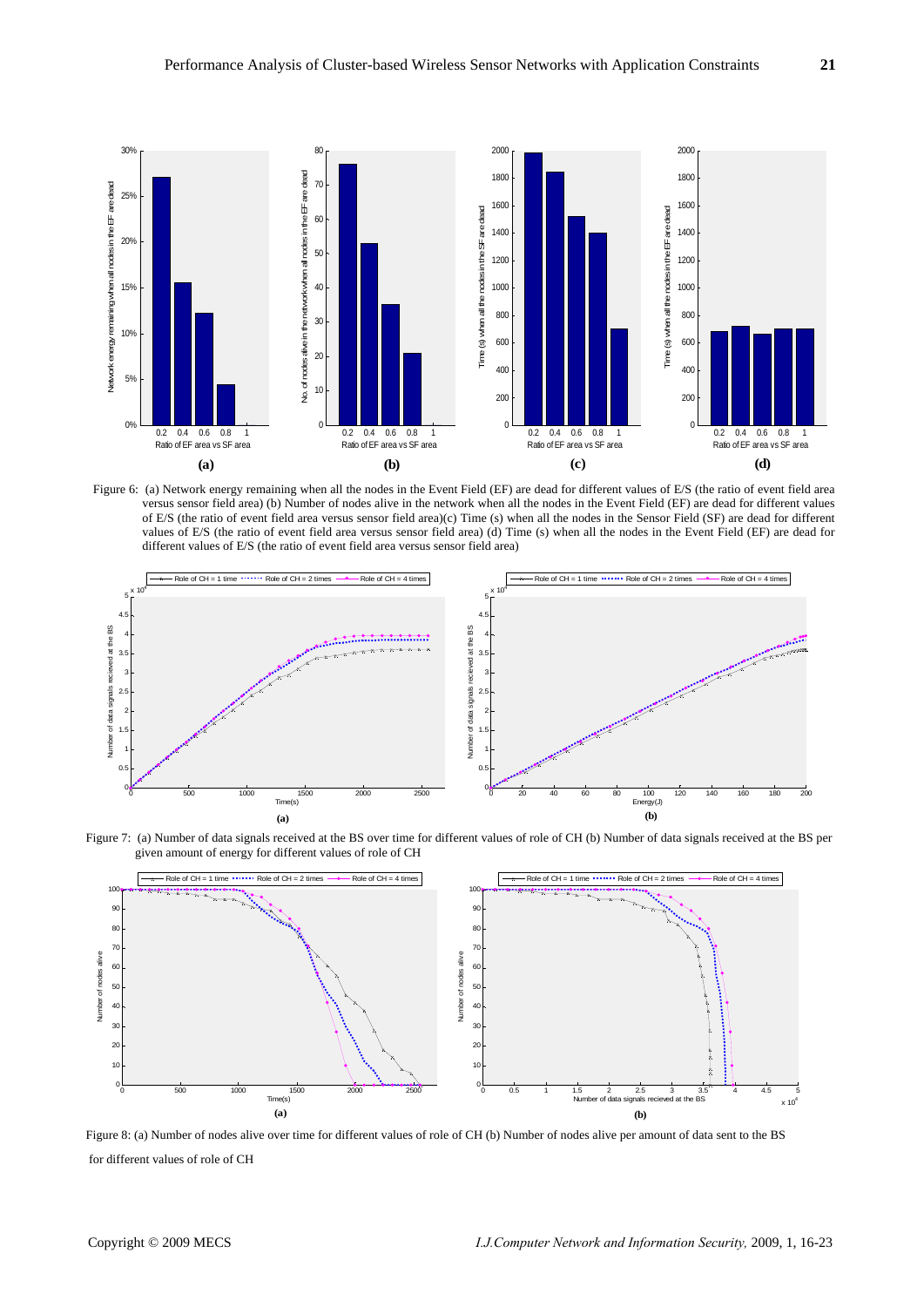Fig. 6 (a) shows the network energy remaining when all the nodes in the EF are dead for different values of E/S. This is the amount of energy for which not even a single communication activity will take place as all nodes that are alive are located outside the EF. Fig. 6 (b) shows the number of nodes alive in the network when all the nodes in the EF are dead for different values of E/S. As it was expected for smaller values of E/S, the number of nodes that are still alive is much higher as majority of the nodes are located outside the EF.

Fig. 6 (c) shows time in seconds when all the nodes in the SF are dead for different values of E/S. Looking at the graph of Fig. 6(c), initially it looks like that for smaller values of E/S, the overall network life time is increased. Fig. 6 (d) shows the time in seconds when all the nodes in the EF are dead for different values of E/S. This will be time from which onwards their will be no communication activity that will take place as all those nodes which can detect the event from within the EF are already dead. Interestingly the time value is same approximately for all the values of E/S. So if we define the network lifetime as time when all the nodes within the EF are dead (which is a more realistic definition) then using the LEACH protocol, we are not having an additional lifetime for smaller values of E/S even though still we have a lot of nodes that are still alive.

Fig. 7 (a) and (b) show the total number of effective data signals received at the BS over time and total effective data received at the BS for a given amount of energy respectively for different values of role of CH during the network lifetime. It is worth mentioning that more frequent repetition of the role of CH will induce an increased overhead that will be required due to control signal required for the formation of clusters during the cluster setup phase. Ideally a good clustering protocol should provide desired performance when role of CH value is set to one i.e. each sensor node is set to take the responsibility only once during the network lifetime. Fig. 7 (a) and (b) show that for smaller values of role of CH, lesser amount of data signals are received at the base

## **REFERENCES**

- [1] I. F. Akyildiz, W. Su, Y. Sankarasubramaniam and E. Cayirci, "A survey on sensor networks," IEEE Communications Magazine, vol. 40, no. 8, pp. 102-114, 2002.
- [2] Chandrakasan, et al., "Design considerations for distributed micro-sensor systems," Proc. IEEE 1999 Custom Integrated Circuits Conference (CICC'99), San Diego, CA, USA, May 1999, pp. 279-286.
- [3] D. Estrin, L. Girod, G. Pottie, and M. Srivastava, "Instrumenting the world with wireless sensor networks," Proc. IEEE International Conference on Acoustics, Speech and Signal Processing (ICASSP 2001), Salt Lake City, Utah, USA, May 2001, vol. 4, pp. 2033-2036.
- [4] D. Estrin, R. Govindan, J. Heidemann, and S. Kumar, "Next century challenges: Scalable coordination in sensor networks," Proc. 5<sup>th</sup> Annual ACM/IEEE International Conference on Mobile Computing and Networking

station over time and per given amount of energy. Fig. 8 (a) show the number of nodes alive over time for different values of role of CH. It can be observed that that sharp edge effect is only achieved by higher values of role of CH.

## V. CONCLUSIONS & RECOMMENDATIONS

In this paper we have carried out the performance analysis of cluster-based WSNs for different communication patterns formed from the application constraints. Our special focus was on event driven communication models and continuous communication models. For event driven communication modes, along with other parameters, we analyzed the network performance in terms of the number of data signals received at the base station over time, number of data signals received at the BS per unit amount of energy, time during which all the nodes in the SF are dead and the time during which all the nodes in the EF are dead for different values of E/S. It was observed that when we decrease the value of E/S, the corresponding number of data signals received at the BS also decrease and the time when all the nodes in the SF are dead increases. On the other hand the time during which all the nodes within the EF are dead remains approximately the same for different values of E/S and hence after this time even though there are still many nodes which are alive, but since all these nodes are located outside the EF, so they dissipate all of their remaining energy in idle listening whenever they take the role to act as CH. For continuous communication model, we observed that for smaller values of role of CH, the number of nodes alive over time does not follow the sharp edge effect, indicating unbalanced energy consumption among sensor nodes. This highlights the need for a generalized, standardized & adaptive clustering technique that can increase the network lifetime by further balancing the energy consumption among sensor nodes.

(MobiCom'99), Seattle Washington, USA, August 1999, pp. 263-270.

- [5] Kirk Martinez, Jane K. Hart, and Royan Ong, "Environmental Sensor Networks," IEEE Computer, vol. 37, no. 8, pp. 50-56, August 2004.
- [6] Lakshman Krishnamurthy, et al., "Design and Deployment of Industrial Sensor Networks: Experiences from a Semiconductor Plant and the North Sea," Proc. 3rd international conference on Embedded networked sensor systems (ACM SenSys'05), San Diego, CA, USA, November 2005, pp. 51-63.
- [7] Emil Jovanov, Aleksandar Milenkovic, Chris Otto, and Piet C. de Groen, "A wireless body area network of intelligent motion sensors for computer assisted physical rehabilitation," Journal of neuroengineering and rehabilitation, vol. 2, no. 6, March 2005.
- [8] P. Juang, H. Oki, Y. Wang, M. Martonosi, Li-Shiuan Peh, and D. Rubenstein. "Energy-Efficient Computing for Wildlife Tracking: Design Tradeoffs and Early Experiences with ZebraNet," Proc. 10th International Conference on Architectural Support for Programming